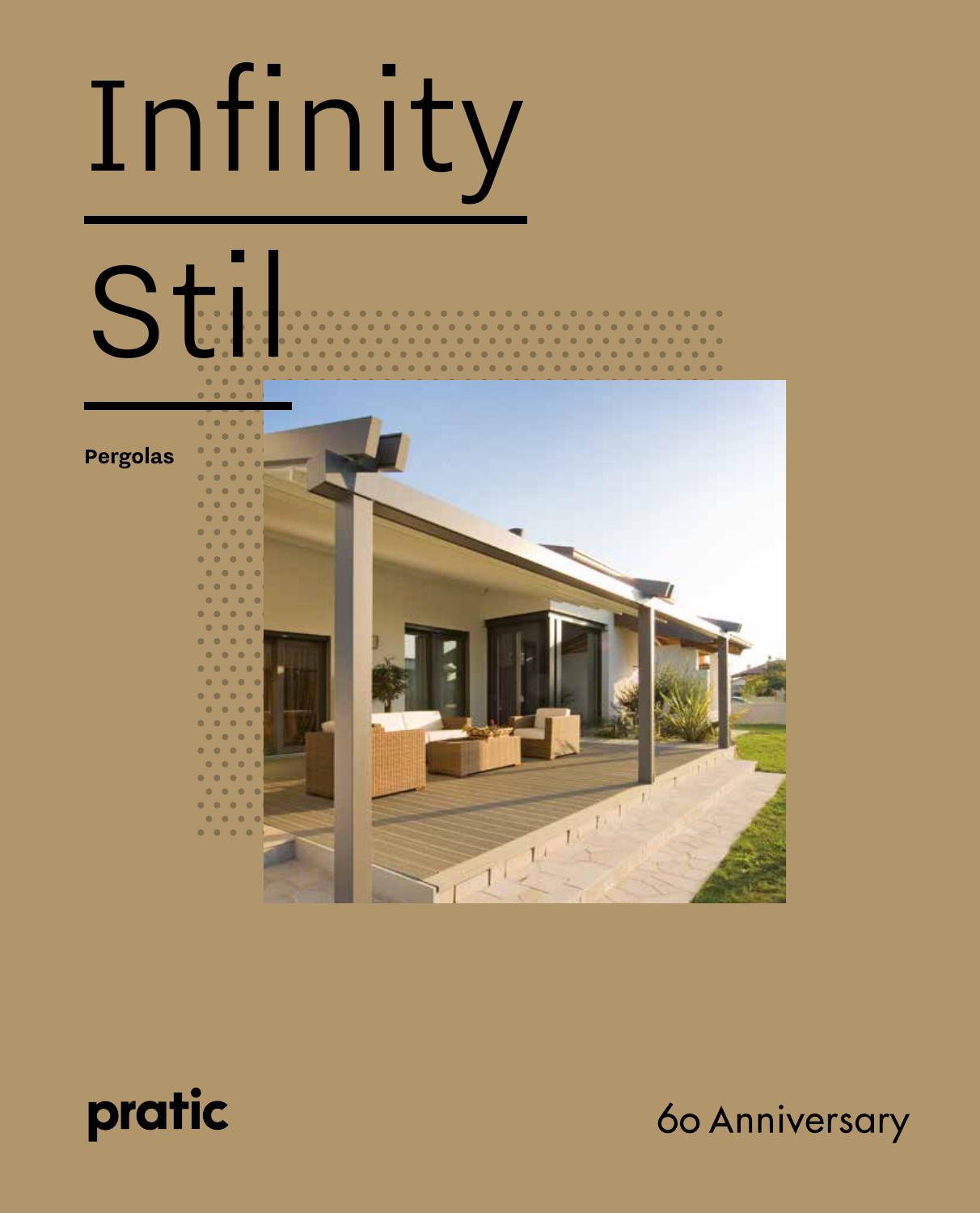## Infinity

Praticità senza tempo. Classica e lineare nelle forme, Infinity è la soluzione ideale per chi cerca una pergola sicura e funzionale, che può essere completata con chiusure perimetrali. **EN** 



Everlasting convenience. With its classic and neat lines, Infinity is perfect for those who look for a secure and functional pergola that can be equipped with closing panels.

### **DE**

Zeitlose Funktionalität. Durch die klassischen und geradlinigen Formen ist Infinity die ideale Lösung für alle, die auf der Suche nach einer robusten und funktionalen Pergola sind, die auch mit umlaufenden Abschlüssen versehen werden kann.

### **FR**

Praticité sans âge. Infinity, avec ses formes classiques et linéaires, est la solution parfaite pour ceux qui souhaitent une pergola sûre et fonctionnelle, qui peut être complétée avec des fermetures laterales.

### **ES**

Funcionalidad sin tiempo. Clásica y lineal en las formas, Infinity es la solución ideal para quien busca una pérgola segura y funcional. Se puede completar con cierres perimétricos.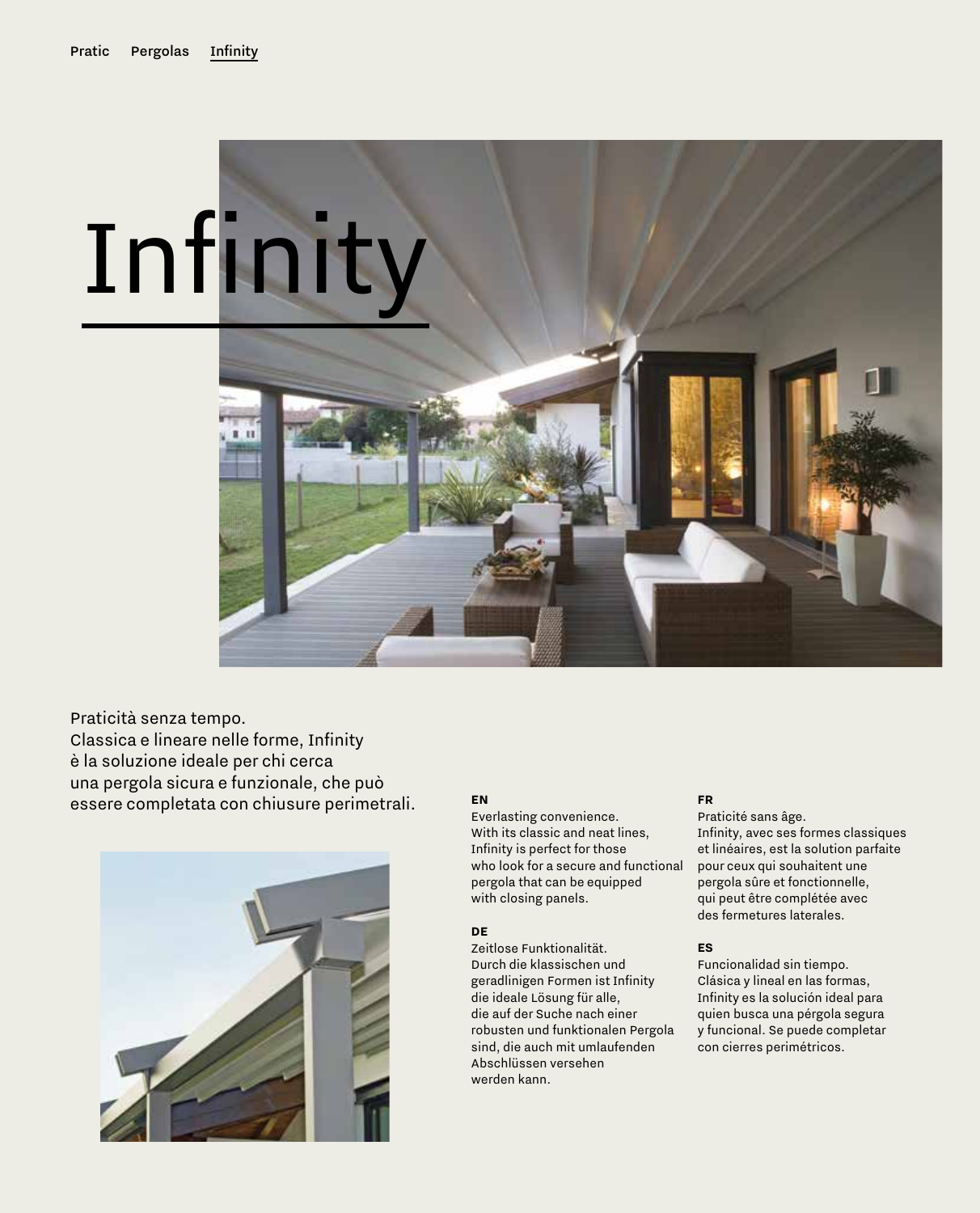Stil e Infinity sono movimentabili in modo semplice, con telecomando e possono essere arricchite con luci Led Line sul telo. Infinity può essere completata con chiusure verticali Windy o chiusure vetrate Serie Glass, per una protezione totale.

### **EN**

### **FR**

Stil and Infinity can be operated in a simple way through remote control and can be completed with Led Line lights on the cover.

Infinity can be completed with Windy vertical closures or Glass Series closures, for a total protection.

### **DE**

Stil und Infinity werden einfach betätigt, mit Fernbedienung und können mit Led Line Beleuchtung auf dem Tuch bereichert werden. Infinity kann mit den vertikalen Windy Schließungen oder mit den Serie Glass Glastüren ergänzt werden, zum kompletten Schutz.

Stil et Infinity peuvent être actionnés facilement avec télécommande, et peuvent être enrichies avec éclairage Led Line sur la toile. Infinity peut être completé avec fermetures verticales Windy ou fermetures vitrées Série Glass, pour une protection totale.

### **ES**

Stil y Infinity se pueden accionar de manera simple, con control remoto y pueden ser enriquecidas con luz Led Line en la lona. Infinity puede ser completada con sistema de cierres vertical Windy o con sistema de cierres de vidrio Serie Glass, para una protección total.



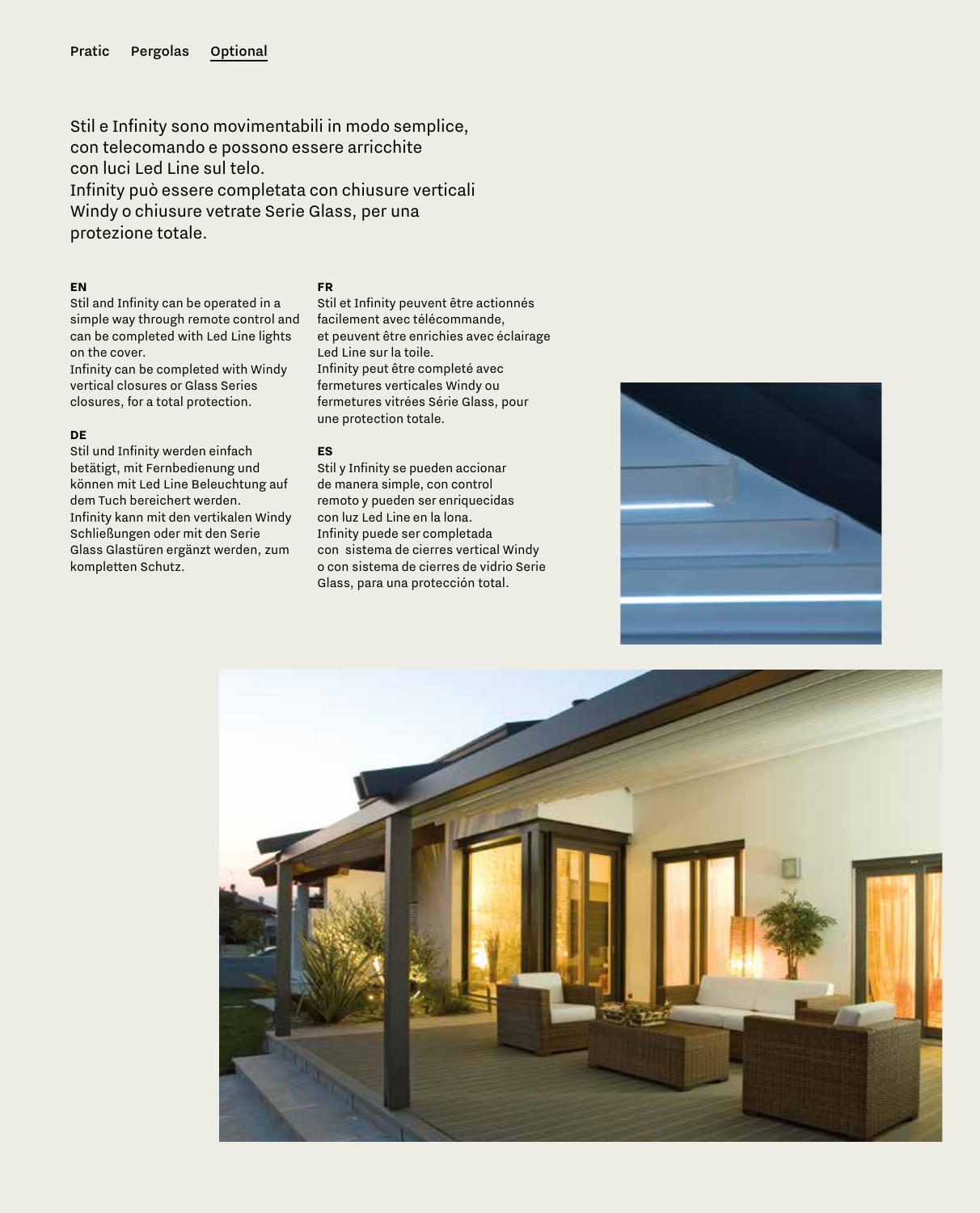

Modernità all'aperto.

Stil è la pergola in alluminio dall'estetica originale, con montante inclinato e copertura impermeabile che consente di vivere all'aperto con ogni tempo e in ogni stagione.



### **EN**

Outdoor modernity. Stil is the aluminium pergola with original design, inclined upright pole and waterproof cover that allows to live outdoors in any weather condition and season.

### **DE**

Modernes Design für draußen. Stil ist eine Pergola aus Aluminium mit einem außergewöhnlichen Design, schräge Stützen und wasserundurchlässige Abdeckung, damit man die Freizeit bei jedem Wetter und in jeder Jahreszeit draußen verbringen kann.

### **FR**

Modernité en plein air. Stil est la pergola en aluminium esthétiquement originale avec montant incliné et couverture imperméable qui vous permet de vivre à l'extérieur quel que soit le temps et la saison.

### **ES**

Modernidad al aire libre. Stil es la pérgola de aluminio con una estética original, tiene un montante inclinado y una cobertura impermeable que ofrece la posibilidad de estar al aire libre con cualquier tiempo y en cada estación.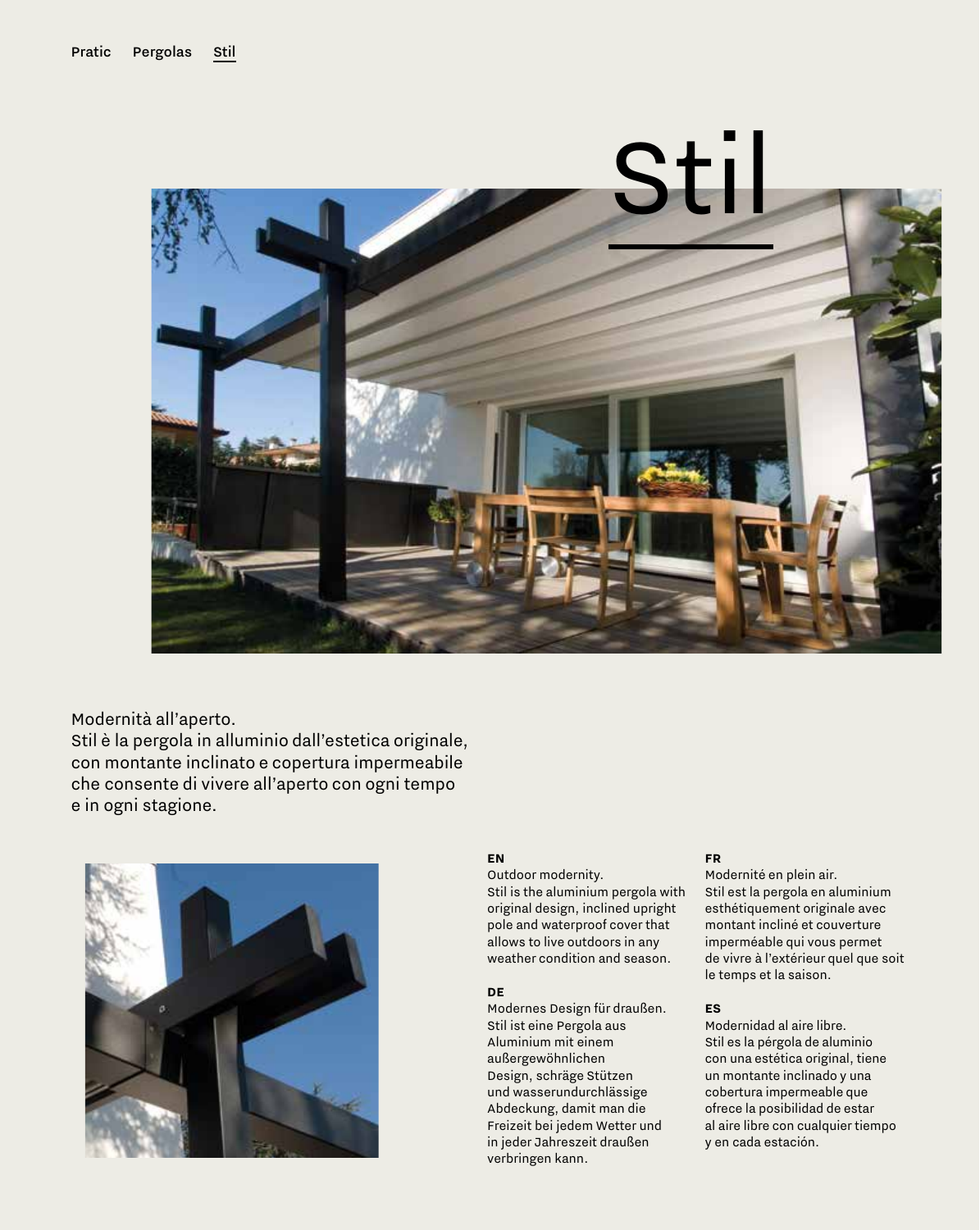### **IT**

### **CARATTERISTICHE TECNICHE**

- · Pergole interamente in alluminio con copertura ad impacchettamento Tecnic
- Copertura con tessuto impermeabile Blockout oscurante, azionabile con telecomando
- Grondaia strutturale con scarico dell'acqua all'interno dei montanti
- Possibilità di regolazione dell'inclinazione dei montanti (Stil)
- Dimensioni palo montante: 15 x 10 cm
- · Dimensioni massime: L 1300 x P 700 cm

### **OPTIONAL**

- · Movimentazione con motore
- · Sottotelo
- Led Line sul telo con luce Led RGB o luce Led bianca
- Sensori pioggia-vento
- Solo per Infinity: chiusure Windy, T-Line o Serie Glass

### **FR**

### **CARACTÉRISTIQUES TECHNIQUES :**

- · Pergolas entièrement en aluminium avec couverture retractable Tecnic
- · Couverture coulissante et retractable en tissu étanche Blockout occultant, actionable avec télécommande.
- Gouttière structurelle avec décharge de l'eau intégrée dans les poteaux
- Possibilité de regler l'inclinaison des poteaux (Stil)
- Dimensions poteau: 15 x 10 cm
- · Dimensions maximales: L 1300 x P 700 cm

### **EN OPTION**

- Mouvement avec moteur
- · Sous-toile
- Led Line sur la toile avec lumière Led RGB ou lumière Led blanche
- Capteurs pluie-vent
- · Pour Infinity seulement: fermetures Windy, T-Line ou Glass Série

### **EN**

### **TECHNICAL CHARACTERISTICS**

- Pergolas totally made of aluminium with Tecnic retractable cover
- Cover made of waterproof, blockout Blockout fabric, operated by remote control
- Structural gutter with water drainage within the posts
- Possibility to adjust the slope of the posts (Stil)
- Post size: 15 x 10 cm
- Maximum size: L1300 x P700 cm

### **OPTIONAL**

**ES**

- Motor operation
- **Undercover**
- Led Line on the cover with RGB Led light or white Led light
- Rain-wind sensors
- For Infinity only: Windy closures, T-Line or Glass Series

Pèrgolas totalmente de aluminio con cobertura corredera Tecnic Cobertura con tejido impermeable Blockout oscurante, que se puede accionar con control remoto Canalón estructural con desagüe del

· Posibilidad de ajustar la inclinación

Led Line en la lona con luz Led RGB

Solo para Infinity: cierres Windy, T-Line

**CARACTERÍSTICAS TÉCNICAS**

agua dentro de los pilares

Dimensiones pilar: 15 x 10 cm · Dimensiones máximas: L 1300 x P 700 cm

de los pilares (Stil)

Accionamiento a motor

**OPCIONAL**

· Doble techo

o luz Led blanca Sensores lluvia-viento

o Serie Glass

### **DE**

### **TECHNISCHE MERKMALE**

- · Völlig aus Aluminium hergestellte Pergolen mit einziehbarer Tecnic Abdeckung
- · Abdeckung mit wasserundurchlässigem, verdunkeltem Blockout Stoff, mit Fernbedienung schaltbar
- · Tragende Regenrinne mit Wasserablauf in den Stützen
- Die Inklination der Stützen ist verstellbar (Stil)
- Abmessungen der Stütze: 15 x 10 cm
- · Maximale Abmessungen: L 1300 x P 700 cm

### **OPTIONAL**

- · Betätigung mit Motor
- **Untertuch**
- Led Line auf dem Tuch mit RGB Led Licht oder mit weißem Led Licht
- Regen-, Windsensoren
- · Nur für Infinity: Schließungen Windy, T-Line oder Serie Glass

### **COLORAZIONI** / **COLOURS**



La riproduzione dei colori è indicativa. The reproduction of colors is approximate. Die Reproduktion der Farben ist indikativ. La reproduction des couleurs est fournie à titre indicatif. La reproducción de los colores es aproximada.